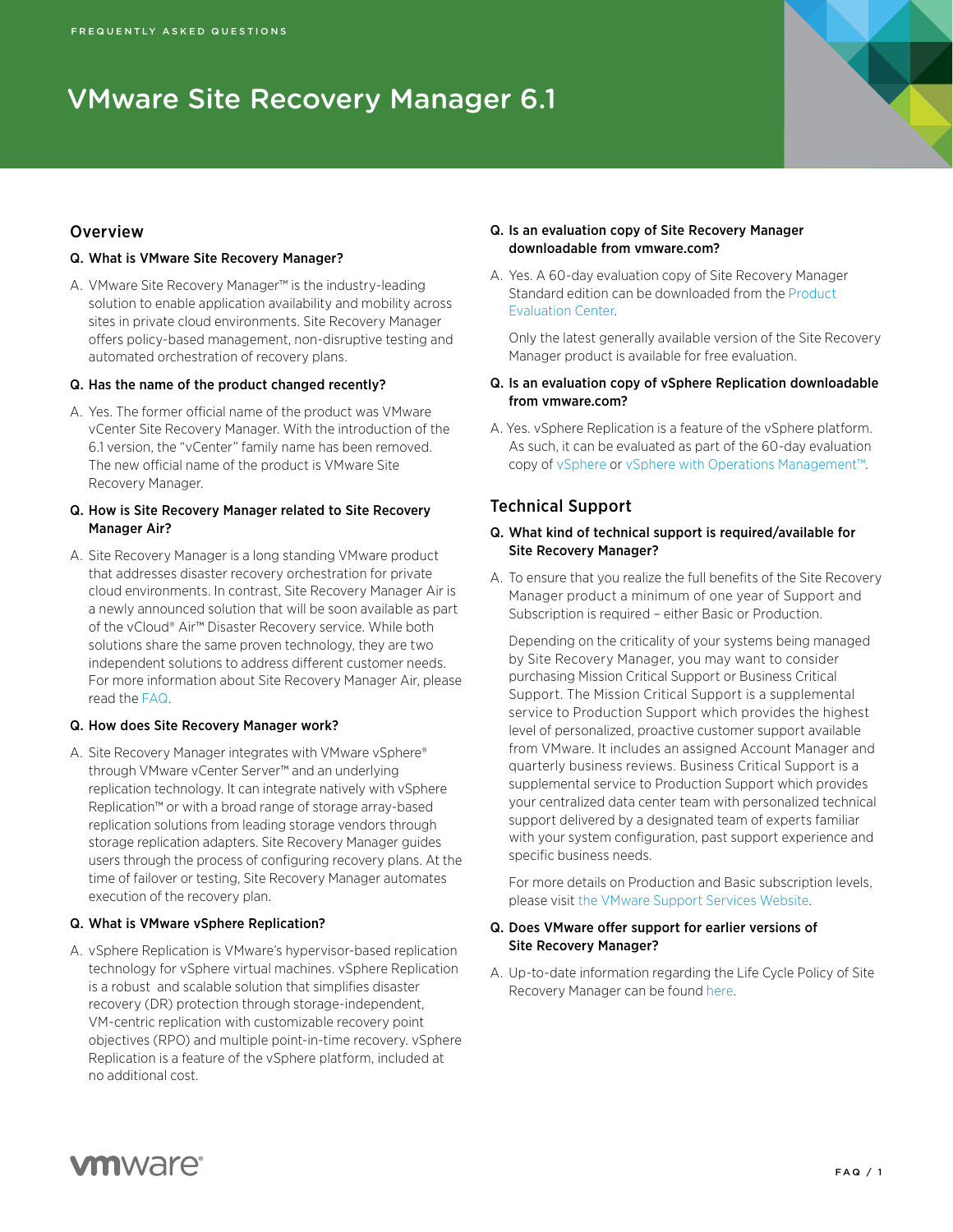# Q. Who provides support for the components of a Site Recovery Manager deployment?

A. Questions and problems that appear to be caused by Site Recovery Manager should be directed to VMware support.

Questions and problems that appear to be caused by the array-based replication software, storage replication adapter (SRA) or storage array should be directed to the support services of the storage vendor.

VMware and the vendors who provide replication adapters have cooperative agreements in place to ensure that support requests can be coordinated between VMware and the storage partner.

# Requirements and Compatibility

#### Q. What components are required for a Site Recovery Manager deployment?

A. Instances of vSphere, vCenter Server and Site Recovery Manager are required at both the protected site and the recovery site (this does not involve licensing aspects. Licensing is covered in later segment of this document)

Site Recovery Manager also requires an underlying replication product to copy virtual machines to the recovery site. Customers have the choice to use either vSphere Replication or third-party array-based replication software.

When using array-based replication software, a Storage Replication Adapter (SRA) is also required.

#### Q. Which editions and versions of VMware vSphere are compatible with Site Recovery Manager?

A. Site Recovery Manager is supported with any edition of vSphere, except for vSphere Essentials.

See the [Product Interoperability Matrix](http://www.vmware.com/resources/compatibility/sim/interop_matrix.php) for specific versions of vSphere that are supported for each version of Site Recovery Manager.

Site Recovery Manager does not require that all licenses of vSphere associated with its deployment be from the same edition.

#### Q. Which editions and versions of vCenter Server are compatible with Site Recovery Manager?

A. Site Recovery Manager is supported with vCenter Server for Essentials, vCenter Server Foundation and vCenter Server Standard.

See the Product Interoperability Matrix for specific versions of vCenter Server that are supported for each version of Site Recovery Manager. Note that each version of Site Recovery Manager requires a specific version of vCenter Server.

#### Q. Which array-based replication products are compatible with Site Recovery Manager?

- A. Site Recovery Manager integrates with third-party storage array-based replication products through a Storage Replication Adapter (SRA). See the [Compatibility Guide](http://www.vmware.com/resources/compatibility/search.php?deviceCategory=sra) for supported SRAs.
- Q. Is Site Recovery Manager compatible with stretched storage solutions?
- A. Yes. Site Recovery Manager 6.1 and newer versions support stretched storage solutions available by some of the major VMware storage partners.

## Q. Do I need a storage replication adapter to use a stretched storage solution with Site Recovery Manager?

A. Yes. Just as with array-based replication options, Site Recovery Manager requires an SRA to integrate with stretched storage products. See the Compatibility Guide for supported SRAs.

# Q. If I am upgrading my Site Recovery Manager version, do I need to re-install my SRAs?

A. Yes. SRAs are updated to support the latest generally available version of Site Recovery Manager.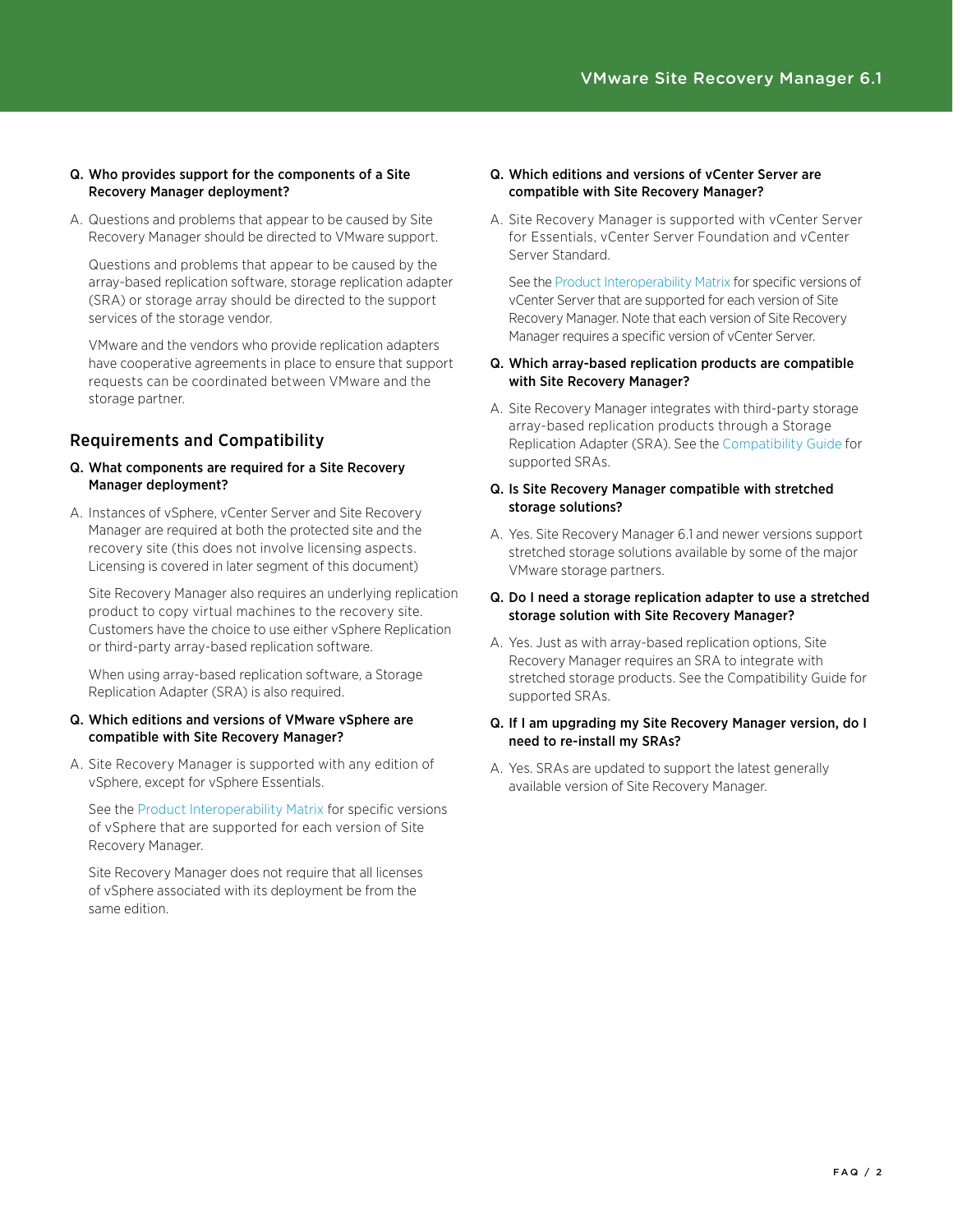# Pricing and Licensing

- Q. As a customer of a previous version of Site Recovery Manager, am I entitled to the latest version?
- A. Yes. Customers with a current Support and Subscription contract for Site Recovery Manager are entitled to licenses of the latest version of the product at no additional charge through their subscription entitlement.

Customers with current Support and Subscription contracts for bundles that contain Site Recovery Manager are entitled to new versions and new licenses based on the subscription entitlement for the individual products in the bundle.

#### Q. As a customer of Site Recovery Manager, am I entitled to Site Recovery Manager Air?

A. No. Site Recovery Manager is sold through perpetual licenses. In contrast, Site Recovery Manager Air is packaged as a standard feature of the vCloud Air Disaster Recovery service. They are two different solutions that are licensed and packaged independently. For more information about Site Recovery Manager Air, please read the [FAQ.](http://www.vmware.com/files/pdf/vcloud-air/site-recovery-manager-air-FAQ.pdf)

#### Q. My Support and Subscription (SnS) contract expired before the latest Site Recovery Manager release. What will I receive?

A. Because your SnS is expired, you are not entitled to receive an upgrade to the latest version of Site Recovery Manager. You will need to renew your SnS and pay the appropriate back fees/penalties. You may request a Support Contract Renewal quote.

#### Q. My SnS contract is active, but I do not wish to upgrade my licenses now. Can I wait to perform a version upgrade?

A. Yes. As long as you have an active SnS contract at the time of general availability of the latest version of Site Recovery Manager, you are entitled to perform a version upgrade on your licenses at any time.

#### Q. Can I upgrade a subset of my licenses to latest version of Site Recovery Manager?

A. Yes. You can upgrade all, some or none of your Site Recovery Manager licenses. For example, if you have 50 Site Recovery Manager 5.0 licenses and want to upgrade only 30 of them, you will have 30 licenses of the latest version of Site Recovery Manager and 20 licenses of Site Recovery Manager 5.0 after the upgrade process.

#### Q. What is the current licensing metric for Site Recovery Manager?

A. The latest version of Site Recovery Manager can be purchased either as a standalone product or as part of VMware vCloud Suite® Enterprise Edition.

As a standalone product, Site Recovery Manager is available in two editions, Standard and Enterprise. Both editions can only be licensed "per protected virtual machine." A "protected virtual machine" is defined as a VM that is part of an SRM protection group, regardless of the state of the VM.

Site Recovery Manager Enterprise Edition can also be purchased as part of vCloud Suite Enterprise Edition. In this case, Site Recovery Manager is licensed per "per protected processor." Learn more about vCloud Suite and its various Editions.

#### Q. How can I convert my existing "per processor" licenses to the current licensing model of "per virtual machine" licenses?

Customers without an Enterprise License Agreement (ELA) who have processor licenses for Site Recovery Manager are entitled to virtual machine licenses converted at a ratio of 5 virtual machines per 1 processor. (e.g., a customer with 20 processor licenses would receive 100 virtual machine licenses). The licenses are automatically made available in the VMware License Management portal upon an upgrade of the version of Site Recovery Manager.

In cases in which the standard conversion ratio is not sufficient to support a customer's existing deployment, customers can contact VMware support for more information.

Customers with ELAs who have existing processor licenses can choose either to upgrade using the per–virtual machine licensing model by calling VMware support or remain with processor licenses by upgrading using the License Management portal.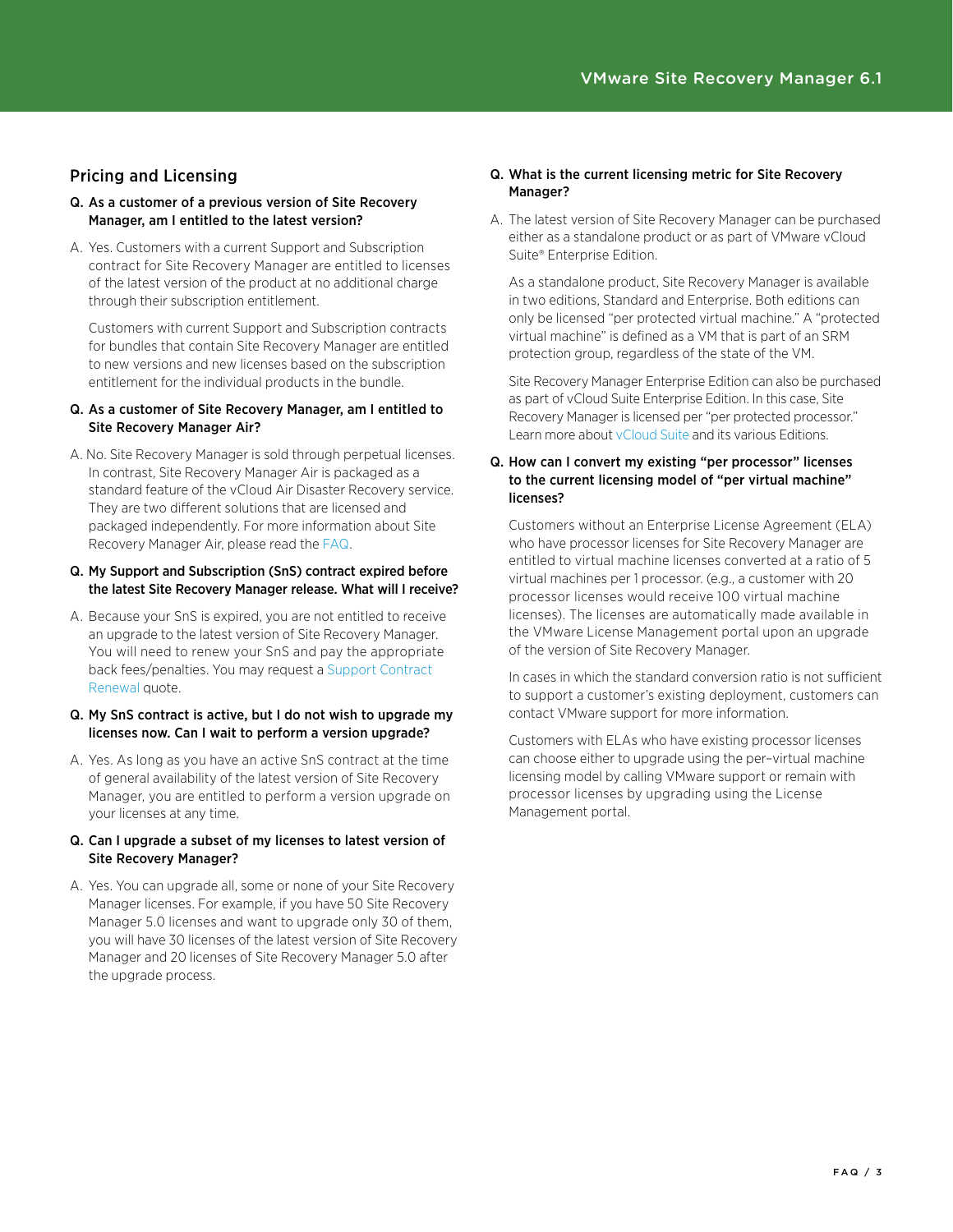#### Q. Can I combine "per processor" licenses with "per virtual machine" licenses on the same Site Recovery Manager instance?

A. No. You may run "per processor" licenses and "per virtual machine" licenses only on separate instances of Site Recovery Manager.

If you need to expand a deployment on the same vCenter Server, you will need to convert your current "per processor" licenses. If you need to request a conversion go to the Support tab on the My VMware® portal to file a Licensing Support Request. For more information on the conversion process, please see the [per virtual machine licensing page](https://www.vmware.com/support/support-resources/licensing/per-vm).

# Q. What is the difference between Site Recovery Manager Standard and Site Recovery Manager Enterprise?

A. Site Recovery Manager Enterprise provides enterprise-level protection to all virtualized applications with no licensing restriction on the number of virtual machines that can be protected. It also provides certain advanced capabilities that are not available in the Standard Edition. To learn more, visit the SRM purchasing page.

Site Recovery Manager Standard is designed for smaller environments and is limited to 75 protected virtual machines per physical site and per Site Recovery Manager instance.

# Q. Can Standard licenses be upgraded to Enterprise licenses?

A. Yes. Customers may upgrade Site Recovery Manager Standard to Site Recovery Manager Enterprise in 25 virtual machine packs.

When a customer wants to expand beyond the 75 virtual machine limit of Site Recovery Manager Standard, all 75 existing licenses of the Standard edition must be upgraded to Enterprise in order to acquire new virtual machine licenses.

#### Q. Can I combine Standard and Enterprise licenses in a single Site Recovery Manager instance?

A. No. Only one edition of Site Recovery Manager can be configured under a vCenter Server instance.

# Q. Can Enterprise licenses be downgraded to Standard licenses?

A. No. As a general policy, VMware does not allow for edition downgrades for any of its products. Site Recovery Manager is no exception.

# Q. Can I downgrade licenses of the latest version Site Recovery Manager to earlier versions?

A. Licenses of the latest version cannot be used with earlier versions of Site Recovery Manager. Customers will need to downgrade their Site Recovery Manager licenses via the License Portal.

Site Recovery Manager Enterprise Edition licenses may be downgraded with a conversion ratio of 1 virtual machine to 1 virtual machine. Licenses cannot be downgraded to versions earlier than Site Recovery Manager 5.0.

# Q. Do I need to purchase VMware vSphere licenses for both the protected and recovery sites?

A. vSphere licenses are required for any server on which vSphere is installed, whether that host is at a protected site or a recovery site, and whether a server is running or powered down at the recovery site. Site Recovery Manager requires at least one licensed vSphere server at both the protected site and the recovery site.

# Q. Do I need vCenter Server licenses for both the protected and recovery sites?

A. Yes, Site Recovery Manager requires two active and licensed vCenter Server instances, one at each site (protected and recovery).

NOTE: The shared recovery sites feature in Site Recovery Manager enables multiple protected sites with multiple vCenter Server instances to be recovered at a site with a single vCenter Server instance. (i.e., the multiple instances of Site Recovery Manager running at the shared recovery site are registered with the same single instance of vCenter Server at the shared recovery site, so you do not need multiple vCenter Server instances at the shared recovery site.).